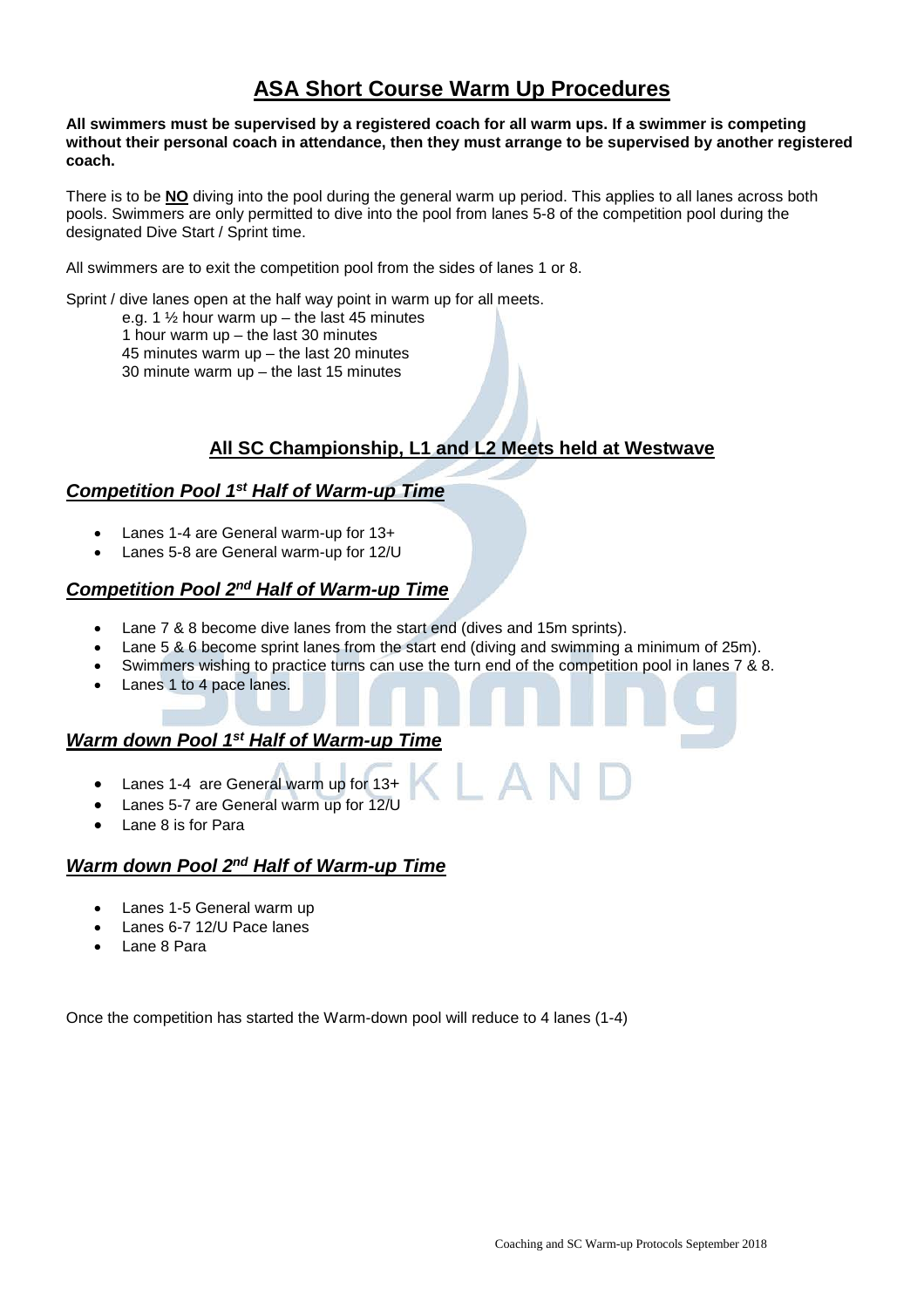|                    | 25m Competition Pool                     |                                               |                                          |                                          |                                                  |                                              |                                             |                                             |
|--------------------|------------------------------------------|-----------------------------------------------|------------------------------------------|------------------------------------------|--------------------------------------------------|----------------------------------------------|---------------------------------------------|---------------------------------------------|
| <b>Time</b>        | Lane 1                                   | Lane <sub>2</sub>                             | Lane 3                                   | Lane 4                                   | Lane 5                                           | Lane 6                                       | Lane 7                                      | Lane <sub>8</sub>                           |
| 0 <sub>min</sub>   | <b>GENERAL</b><br><b>WARMUP</b><br>$13+$ | <b>GENERAL</b><br><b>WARMUP</b><br>$13+$      | <b>GENERAL</b><br><b>WARMUP</b><br>$13+$ | <b>GENERAL</b><br><b>WARMUP</b><br>$13+$ | <b>GENERAL</b><br><b>WARMUP</b><br>12 under      | <b>GENERAL</b><br><b>WARMUP</b><br>12 under  | <b>GENERAL</b><br><b>WARMUP</b><br>12 under | <b>GENERAL</b><br><b>WARMUP</b><br>12 under |
| 15min              | <b>GENERAL</b><br><b>WARMUP</b><br>$13+$ | <b>GENERAL</b><br><b>WARMUP</b><br>$13+$      | <b>GENERAL</b><br><b>WARMUP</b><br>$13+$ | <b>GENERAL</b><br>WARM UP<br>$13+$       | <b>GENERAL</b><br><b>WARMUP</b><br>12 under      | <b>GENERAL</b><br><b>WARMUP</b><br>12 under  | <b>GENERAL</b><br><b>WARMUP</b><br>12 under | <b>GENERAL</b><br><b>WARMUP</b><br>12 under |
| 30min              | <b>PACE LANE</b>                         | <b>PACE LANE</b>                              | <b>PACE LANE</b>                         | <b>PACE LANE</b>                         | <b>DIVE</b><br><b>SPRINT</b><br>LANE 25M         | <b>DIVE</b><br><b>SPRINT</b><br>LANE 25M     | <b>DIVE</b><br><b>STARTS</b>                | <b>DIVE</b><br><b>STARTS</b>                |
| 45min              | <b>PACE LANE</b>                         | <b>PACE LANE</b>                              | <b>PACE LANE</b>                         | <b>PACE LANE</b>                         | <b>DIVE</b><br><b>SPRINT</b><br>LANE 25M         | <b>DIVE</b><br><b>SPRINT</b><br>LANE 25M     | <b>DIVE</b><br><b>STARTS</b>                | <b>DIVE</b><br><b>STARTS</b>                |
|                    |                                          |                                               |                                          |                                          |                                                  |                                              |                                             |                                             |
| 25m Warm down pool |                                          |                                               |                                          |                                          |                                                  |                                              |                                             |                                             |
| <b>Time</b>        | Lane 1                                   | Lane 2                                        | Lane 3                                   | Lane 4                                   | Lane 5                                           | Lane <sub>6</sub>                            | Lane 7                                      | Lane 8                                      |
| Ominl              | <b>GENERAL</b><br><b>WARMUP</b><br>$13+$ | <b>GENERAL</b><br><b>WARM UP</b><br>$13+$     | <b>GENERAL</b><br><b>WARMUP</b><br>$13+$ | <b>GENERAL</b><br><b>WARMUP</b><br>$13+$ | <b>GENERAL</b><br><b>WARMUP</b><br>12 under      | <b>GENERAL</b><br><b>WARMUP</b><br>12 under  | <b>GENERAL</b><br><b>WARMUP</b><br>12 under | Para                                        |
| 15min              | <b>GENERAL</b><br><b>WARMUP</b><br>$13+$ | Λ<br><b>GENERAL</b><br><b>WARMUP</b><br>$13+$ | <b>GENERAL</b><br><b>WARMUP</b><br>$13+$ | <b>GENERAL</b><br><b>WARMUP</b><br>$13+$ | л<br><b>GENERAL</b><br><b>WARMUP</b><br>12 under | <b>GENERAL</b><br><b>WARM UP</b><br>12 under | <b>GENERAL</b><br><b>WARMUP</b><br>12 under | Para                                        |
| 30min              | <b>GENERAL</b>                           | <b>GENERAL</b>                                | <b>GENERAL</b>                           | <b>GENERAL</b>                           | <b>GENERAL</b>                                   | 12 under                                     | <b>PACE LANE PACE LANE</b><br>12 under      | Para                                        |
| 45min              | <b>GENERAL</b>                           | <b>GENERAL</b>                                | <b>GENERAL</b>                           | <b>GENERAL</b>                           | <b>GENERAL</b>                                   | 12 under                                     | <b>PACE LANE PACE LANE</b><br>12 under      | Para                                        |